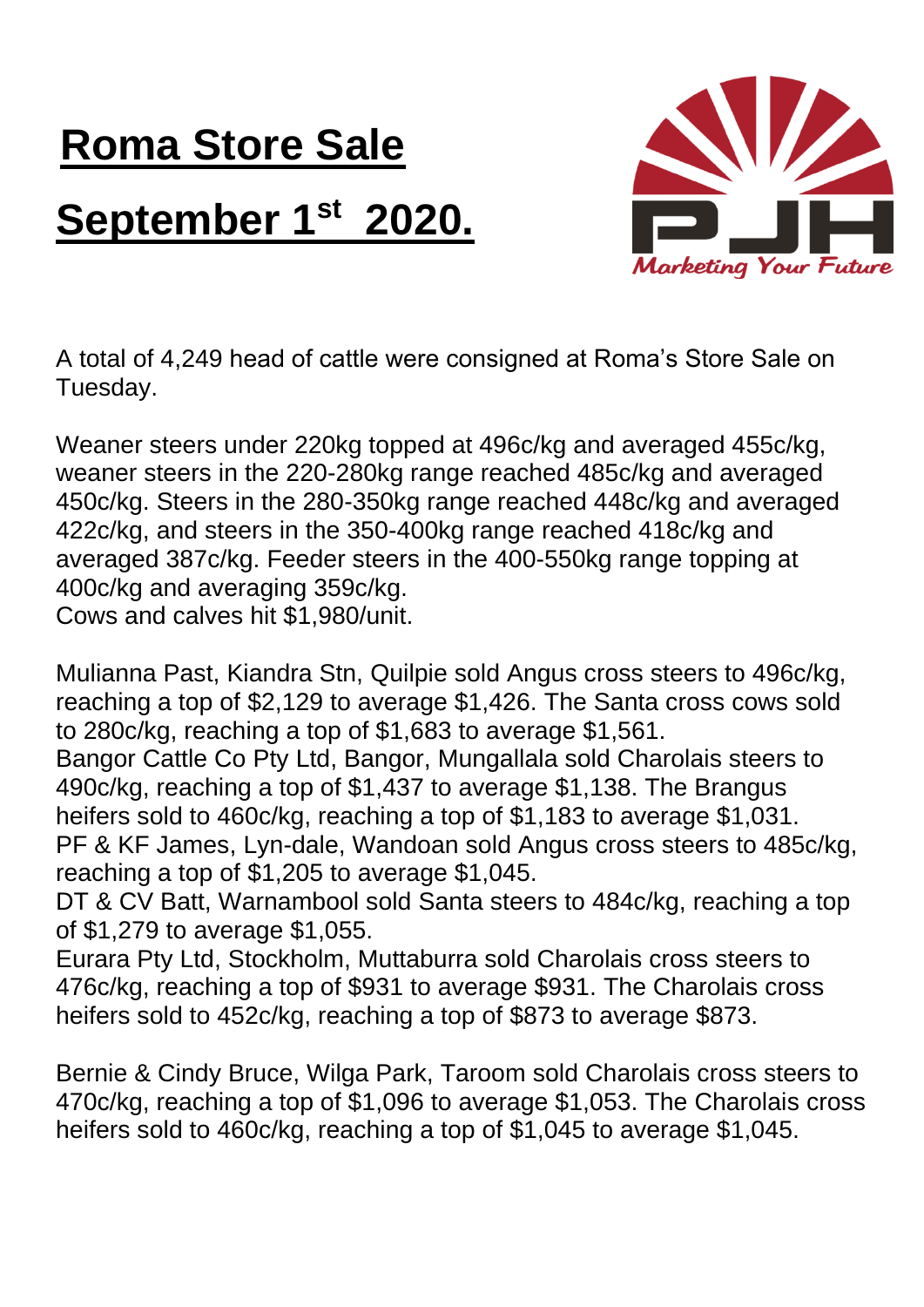WG Proud & DS Brumpton, Scattering Plains, Roma sold Droughtmaster cross steers to 466c/kg, reaching a top of \$1,062 to average \$1,062. The Santa cross heifers sold to 456c/kg, reaching a top of \$1,039 to average \$1,039.

Malabar Holdings, Arlington, Mitchell sold Charolais cross steers to 464c/kg, reaching a top of \$1,258 to average \$1,050.

BM & ND Bauer, Arlington, Augathella sold Simmental cross steers to 458c/kg, reaching a top of \$1,188 to average \$1,188. The Simmental cross heifers sold to 452c/kg, reaching a top of \$1,251 to average \$1,113. LL & SD Bode, Percol Plains, McKinlay sold Droughtmaster cross steers to 456c/kg, reaching a top of \$1,345 to average \$1,207. The Angus cross heifers sold to 480c/kg, reaching a top of \$1,130 to average \$1,034. MC & KC Groat Family Trust, Castle Hill, Injune sold Droughtmaster steers to 456c/kg, reaching a top of \$1,097 to average \$1,097. AR Gardiner & Sons, Paddabilla, Eulo sold Droughtmaster steers to 452c/kg, reaching a top of \$1,884 to average \$1,480.

L & HM McKay, Cynthia Downs, St George sold Santa steers to 452c/kg, reaching a top of \$1,436 to average \$1,310. The Santa heifers sold to 416c/kg, reaching a top of \$1,265 to average \$1,151.

Farmleigh Grazing, Tunis, Injune sold Charolais cross steers to 450c/kg, reaching a top of \$1,041 to average \$1,009.

IJ & SF Harland, Blue Lagoon, Injune sold Limousin steers to 442c/kg, reaching a top of \$1,386 to average \$1,282.

M Beardmore, Tow Towri, St George sold Charolais cross steers to 432c/kg, reaching a top of \$1,545 to average \$1,221.

H & E Nixon, Beauview, Wallumbilla sold Hereford steers to 430c/kg, reaching a top of \$1,289 to average \$1,236.

The Bottle Tree Cattle Trust, Karalee Plains, Wandoan sold Brangus cross steers to 424c/kg, reaching a top of \$1,461 to average \$1,373. BC Stinson, Benarby, Mungallala sold Santa cross steers to 400c/kg, reaching a top of \$1,636 to average \$1,636.

West Farming Pty, Loomeah, Roma sold Hereford cross steers to 394c/kg, reaching a top of \$2,138 to average \$1,975.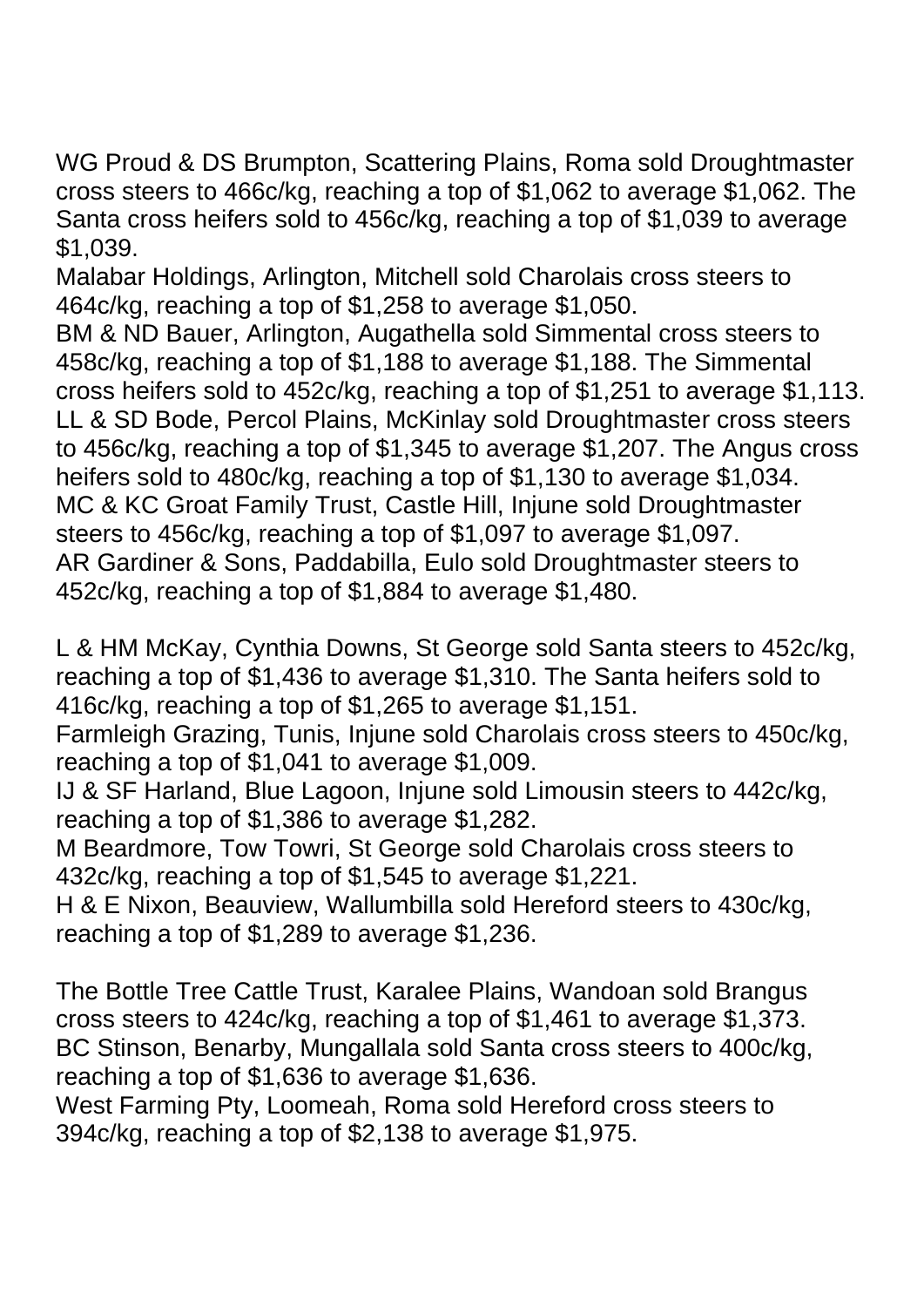Nissi Farming sold Hereford cross steers to 388c/kg, reaching a top of \$2,149 to average \$1,924.

Woolabah Pty Ltd, Blythe Dns, Roma sold Brahman cross steers to 356c/kg, reaching a top of \$1,353 to average \$1,353.

Heifers under 220kg topped at 480c/kg and averaged 427c/kg, while heifers in the 220-280kg range topped at 460c/kg and averaged 402c/kg. Heifers in the 280-350kg range topped at 428c/kg, averaging 383c/kg. Heifers in the 350-450kg range topped at 421c/kg, averaging 375c/kg. Brett & Sandy Southern, Gladfield, Mitchell sold Angus heifers to 438c/kg, reaching a top of \$1,304 to average \$1,076.

Tigrigie Cattle Co, Moorabinda, Taroom sold Angus cross heifers to 421c/kg, reaching a top of \$1,526 to average \$1,433. Trevor Kelly, Ashmount, Muckadilla sold Romagnola cross heifers to 408c/kg, reaching a top of \$919 to average \$849. Andromeda Cattle Company, Eddington, Mungallala sold Droughtmaster cross heifers to 362c/kg, reaching a top of \$1,483 to average \$1,358.

Cows in the 300-400kg range reached 250c/kg and averaged 224c/kg, while cows in the 400kg-500kg range reached 283c/kg and averaged 256c/kg. Cows over 500kg topped at 280c/kg, averaging 268c/kg. Bindango Pty Ltd, Bindango, Roma sold Charolais cross cows to 280c/kg, reaching a top of \$1,851 to average \$1,715.

## *Next week PJH sell 5 th position*